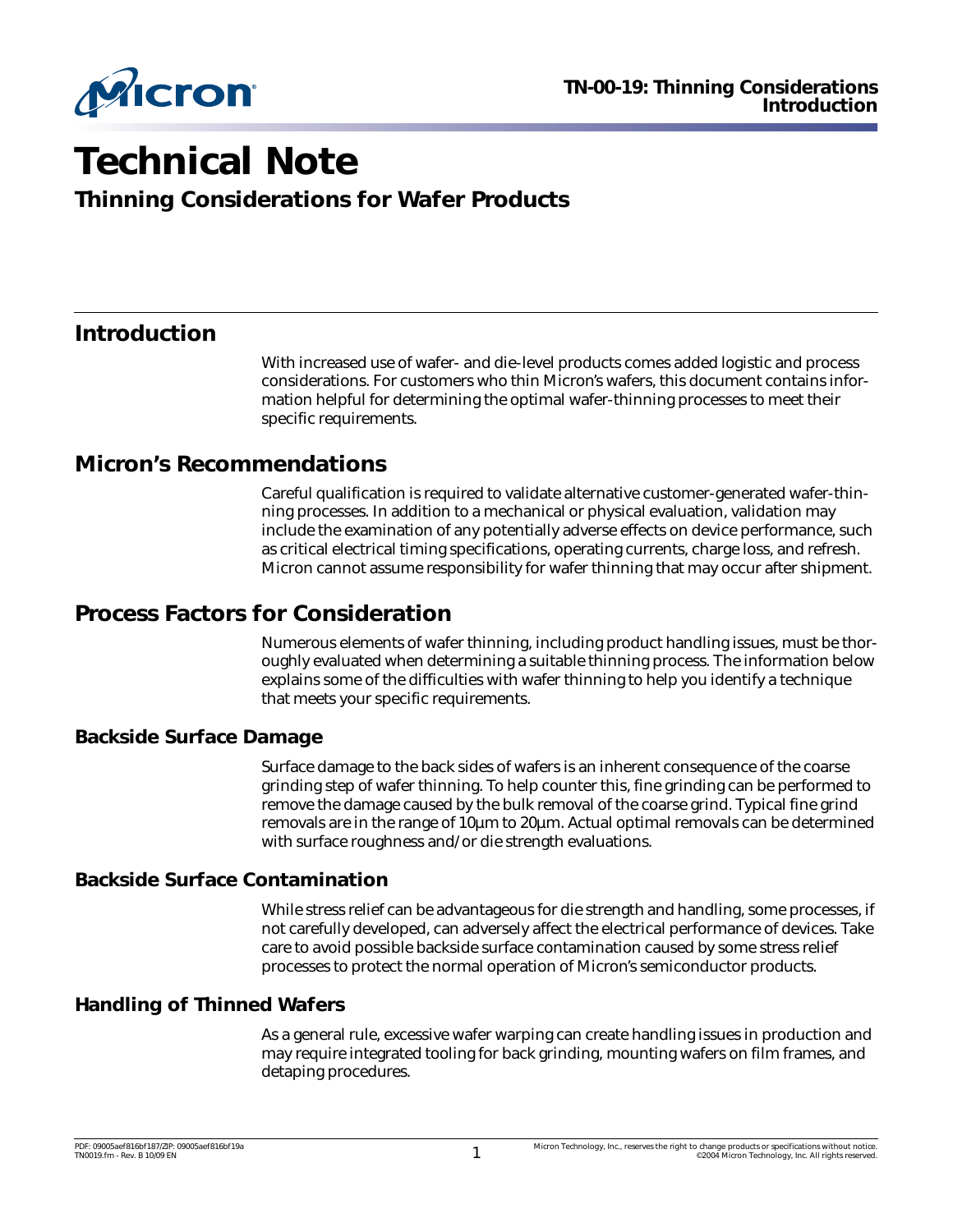

#### **Handling of Thinned Die**

The known issues with handling thin die can be further complicated by film frame transfer techniques and package assembly processes. Several aspects of film frame transfer techniques should be evaluated, including film frame tape release properties, the potential for plunge-up pin damage, and the need for a well synchronized pick-andplace process.

#### **Device Performance**

DRAM or NAND performance is dependent on not only how the device is used, but how the device is handled prior to encapsulation; how it is thinned; its finished thickness; and the assembly process temperatures and stresses applied during handling and packaging. Each of these is an important consideration for choosing an appropriate wafer thinning process.

8000 S. Federal Way, P.O. Box 6, Boise, ID 83707-0006, Tel: 208-368-3900 [www.micron.com/productsupport Customer Comment Line: 800-932-4992](http://www.micron.com/support/productsupport.aspx) Micron and the Micron logo are trademarks of Micron Technology, Inc. All other trademarks are the property of their respective owners.